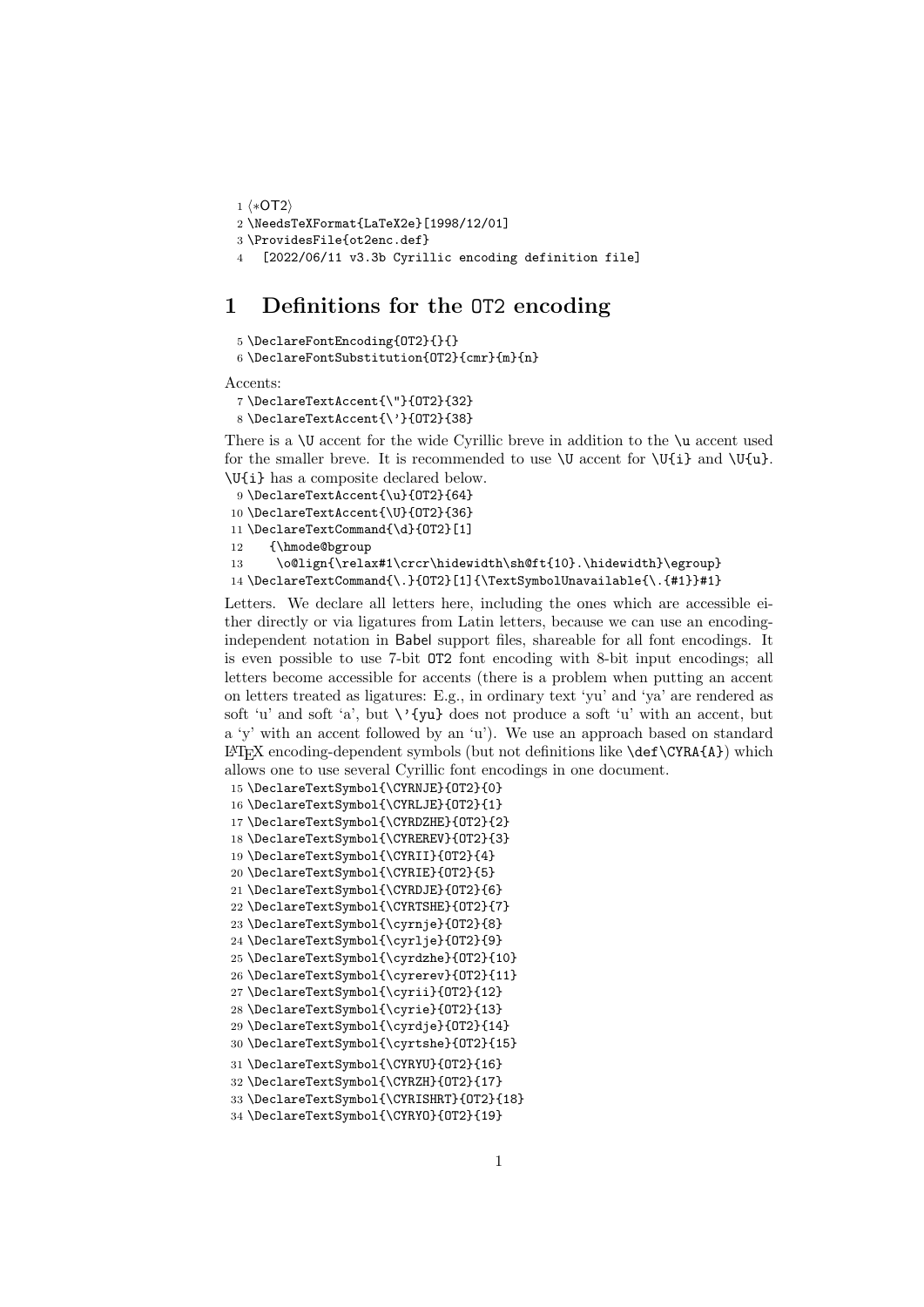```
35 \DeclareTextSymbol{\CYRIZH}{OT2}{20}
36 \DeclareTextSymbol{\CYRFITA}{OT2}{21}
37 \DeclareTextSymbol{\CYRDZE}{OT2}{22}
38 \DeclareTextSymbol{\CYRYA}{OT2}{23}
39 \DeclareTextSymbol{\cyryu}{OT2}{24}
40 \DeclareTextSymbol{\cyrzh}{OT2}{25}
41 \DeclareTextSymbol{\cyrishrt}{OT2}{26}
42 \DeclareTextSymbol{\cyryo}{OT2}{27}
43 \DeclareTextSymbol{\cyrizh}{OT2}{28}
44 \DeclareTextSymbol{\cyrfita}{OT2}{29}
45 \DeclareTextSymbol{\cyrdze}{OT2}{30}
46 \DeclareTextSymbol{\cyrya}{OT2}{31}
47 \DeclareTextSymbol{\CYRYAT}{OT2}{35}
48 \DeclareTextSymbol{\cyryat}{OT2}{43}
We use the same command for the dotless 'i' letter as in other encodings.
49 \DeclareTextSymbol{\i}{OT2}{61}
50 \DeclareTextSymbol{\CYRA}{OT2}{65}
51 \DeclareTextSymbol{\CYRB}{OT2}{66}
52 \DeclareTextSymbol{\CYRC}{OT2}{67}
53 \DeclareTextSymbol{\CYRD}{OT2}{68}
54 \DeclareTextSymbol{\CYRE}{OT2}{69}
55 \DeclareTextSymbol{\CYRF}{OT2}{70}
56 \DeclareTextSymbol{\CYRG}{OT2}{71}
57 \DeclareTextSymbol{\CYRH}{OT2}{72}
58 \DeclareTextSymbol{\CYRI}{OT2}{73}
59 \DeclareTextSymbol{\CYRJE}{OT2}{74}
60 \DeclareTextSymbol{\CYRK}{OT2}{75}
61 \DeclareTextSymbol{\CYRL}{OT2}{76}
62 \DeclareTextSymbol{\CYRM}{OT2}{77}
63 \DeclareTextSymbol{\CYRN}{OT2}{78}
64 \DeclareTextSymbol{\CYRO}{OT2}{79}
65 \DeclareTextSymbol{\CYRP}{OT2}{80}
66 \DeclareTextSymbol{\CYRCH}{OT2}{81}
67 \DeclareTextSymbol{\CYRR}{OT2}{82}
68 \DeclareTextSymbol{\CYRS}{OT2}{83}
69 \DeclareTextSymbol{\CYRT}{OT2}{84}
70 \DeclareTextSymbol{\CYRU}{OT2}{85}
71 \DeclareTextSymbol{\CYRV}{OT2}{86}
72 \DeclareTextSymbol{\CYRSHCH}{OT2}{87}
73 \DeclareTextSymbol{\CYRSH}{OT2}{88}
74 \DeclareTextSymbol{\CYRERY}{OT2}{89}
75 \DeclareTextSymbol{\CYRZ}{OT2}{90}
76 \DeclareTextSymbol{\CYRSFTSN}{OT2}{94}
77 \DeclareTextSymbol{\CYRHRDSN}{OT2}{95}
78 \DeclareTextSymbol{\cyra}{OT2}{97}
79 \DeclareTextSymbol{\cyrb}{OT2}{98}
80 \DeclareTextSymbol{\cyrc}{OT2}{99}
81 \DeclareTextSymbol{\cyrd}{OT2}{100}
82 \DeclareTextSymbol{\cyre}{OT2}{101}
83 \DeclareTextSymbol{\cyrf}{OT2}{102}
84 \DeclareTextSymbol{\cyrg}{OT2}{103}
85 \DeclareTextSymbol{\cyrh}{OT2}{104}
86 \DeclareTextSymbol{\cyri}{OT2}{105}
```